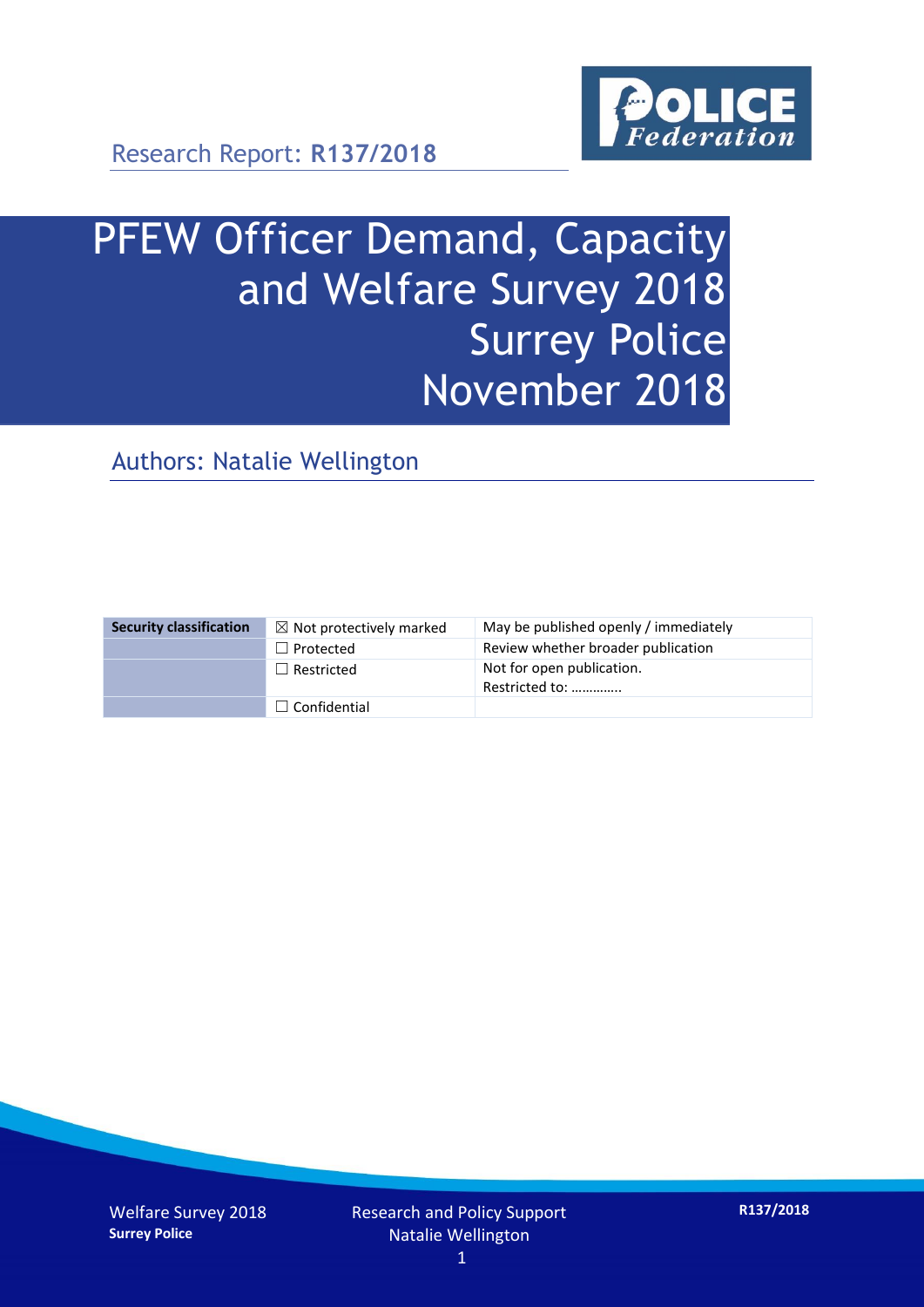### **FOREWORD**

#### **INTRODUCTION**

Over the last decade, the impact of reducing policing budgets on officer numbers has been considerable, with a 15% fall in officer numbers over a seven year period from a high of 142,056 in 2009 to 121,010 in March 2018. $^{\mathrm{i}}$  Evidence from a focus group study conducted by the PFEW<sup>ii</sup> highlighted that these reductions may be having a negative effect on officers individual wellbeing. It was within this context that the Police Federation of England and Wales (PFEW) began a biennial Demand, Capacity and Welfare Survey. The 2018 PFEW Officer Demand, Capacity and Welfare Survey is the second iteration of the survey.

This report provides a summary of responses to key questions from the 2018 PFEW Officer Demand, Capacity and Welfare Survey from respondents in Surrey Police.

Where appropriate, details of average responses from last year, or the police service as a whole, are also presented. However, differences across these figures have not been tested to assess whether they are statistically significant<sup>1</sup>; therefore any and all differences reported are for guidance only and must be treated with caution.

Force rankings have not been included, because not all differences are statistically significant. In addition, forces with fewer than 100 respondents were not provided with a force level report as their sample size was too small to be representative of the force as a whole and may have enabled identification of individuals based on their demographics.

Please be aware that the total number of responses for each item may vary slightly as not all items were answered by all respondents, and all percentages are rounded to the nearest whole number. In addition, the actual differences between any and all groups may be quite small and these details should be considered when interpreting the data.

-

 $1$  As all the data are derived from samples of the population, rather than the whole population, percentage figures calculated are strictly speaking estimates, rather than exact measures. This means that every figure has a margin of error associated with it. Hence a very small percentage difference year on year may be due to sampling, rather than to actual changes.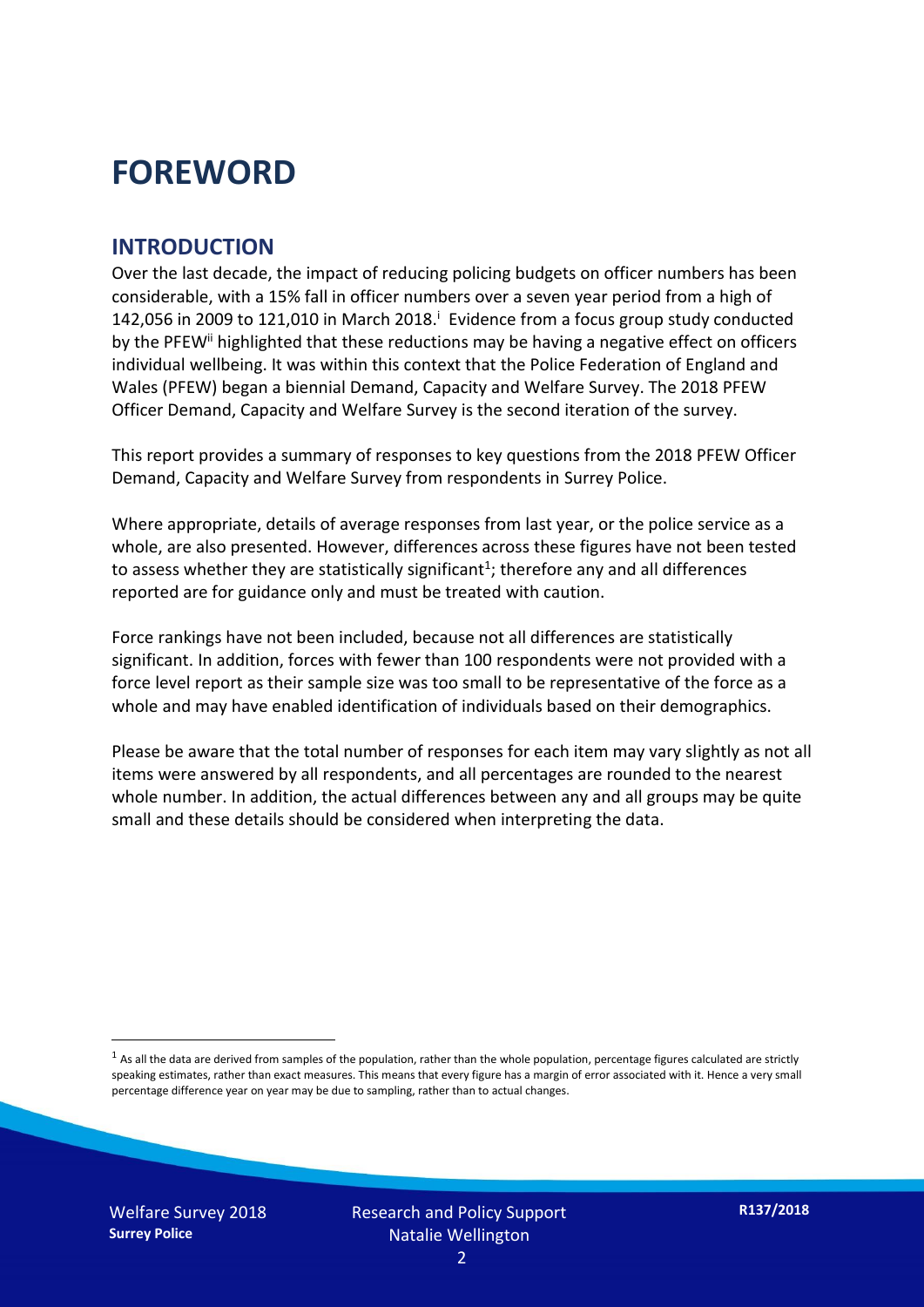#### **RESPONSE RATES AND DEMOGRAPHICS**

Survey responses were gathered over a six-week period between August and September 2018. All officers of the federated ranks in England and Wales were eligible to participate.

Analyses were conducted on a sample of 18,100 responses drawn from all 43 forces across England and Wales.<sup>2</sup> The national response rate for the 2018 survey was 15%.

Overall 4% of respondents (n=788) to the survey declined to state which force they belonged to. These responses have been included within the national data but are excluded from force-level analyses.

269 responses were received from Surrey Police, representing a response rate of around 14%.<sup>3</sup> The margin of error for this report has been calculated using the size of the sample and the population. At a 95% confidence level, this force report has a 6% margin of error. If the margin of error is less than 5%, it can be considered to be within the normal bounds of academic rigor.<sup>4</sup> If this threshold has not been met, the results from this report must be interpreted with caution.

62% of responses from Surrey Police were received from male officers and 33% of responses were from female officers. The other 5% preferred not to say. In regards to rank, 77% of respondents from Surrey Police were Constables, 16% were Sergeants, 6% were Inspectors, and 1% were Chief Inspectors. 6% of responses from Surrey Police were received from Black and Minority Ethnic (BME) officers.

- <sup>3</sup> Based on March 2018 Home Office figures of officer headcount, for full details please see item ii in the reference section.
- <sup>4</sup> The generally accepted academic standards is a 95% confidence level with a 5% (or less) margin of error.

-

 $2$  Data were removed where the respondent indicated they were not currently a police officer or they gave implausible answers – for full exclusion criteria, please see the full report.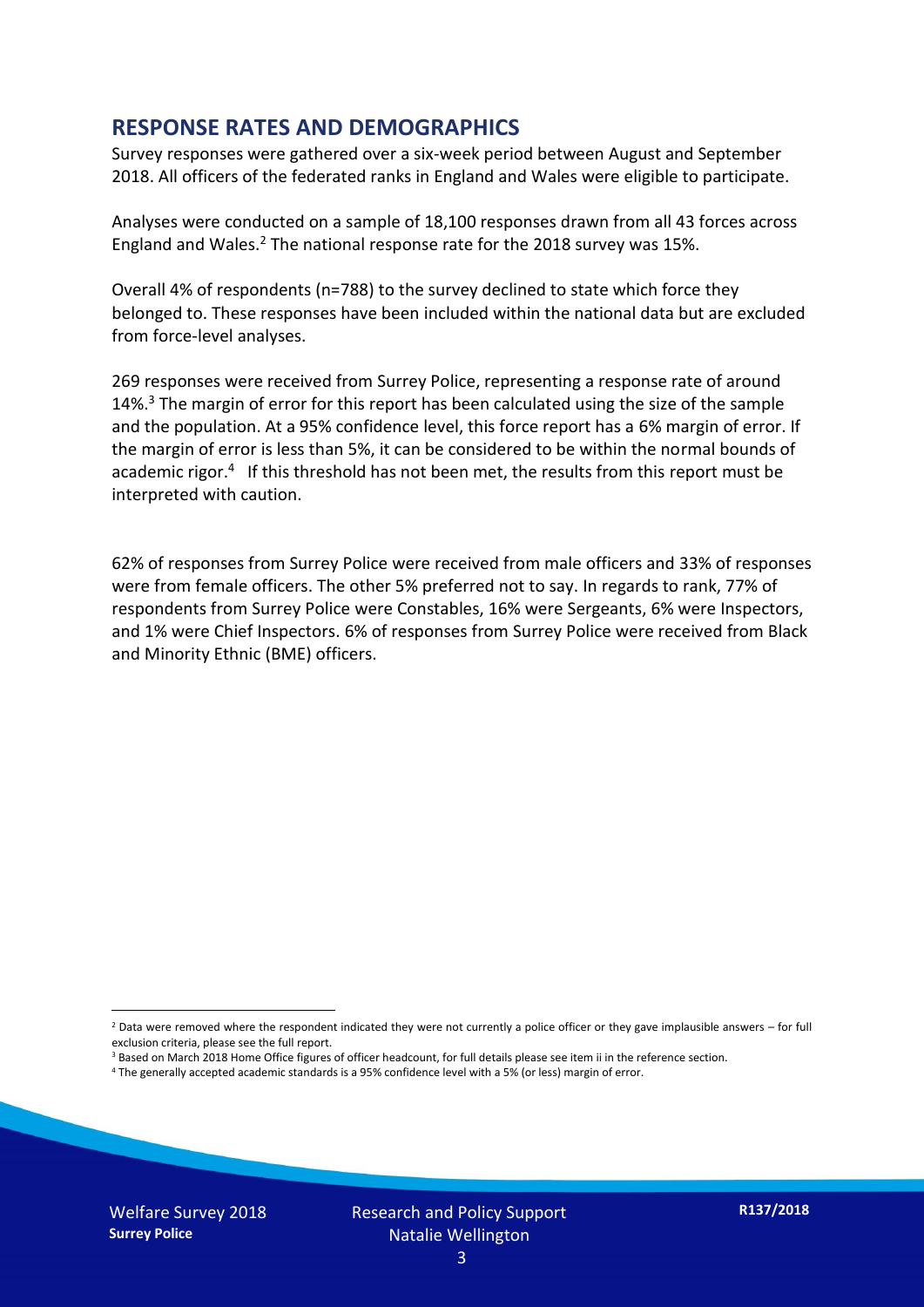### **INFOGRAPHIC**



#### **Who responded?**

**269** responses were received from Surrey Police, representing a **14%** response rate



Welfare Survey 2018 **Surrey Police**

Research and Policy Support Natalie Wellington

**R137/2018**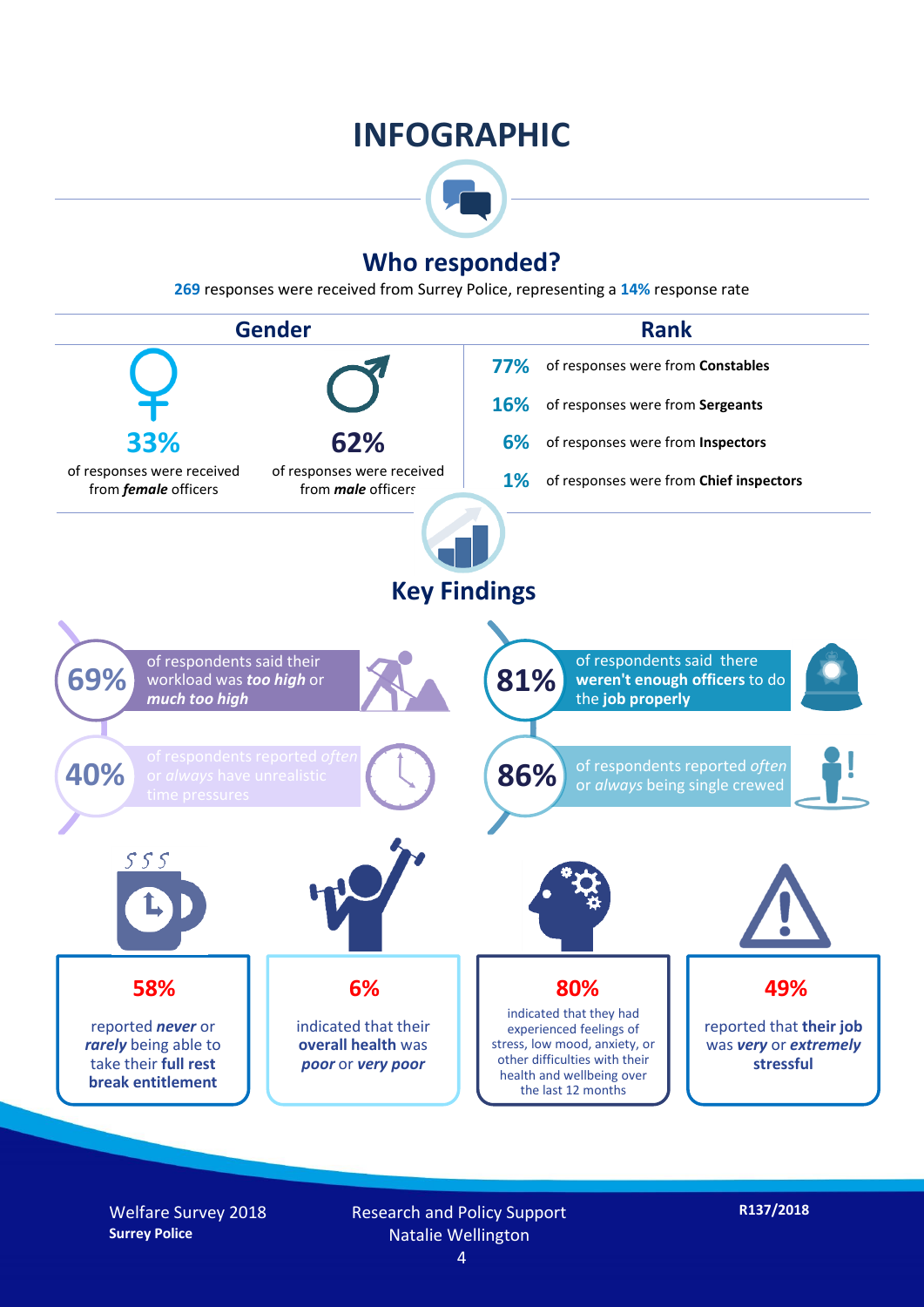### **Executive Summary**

- **269** responses were received from Surrey Police, representing a response rate of around **14%**.
- The average (mean) rating for overall Job satisfaction for respondents from Surrey Police was **4/10.**
- Frequent single crewing (often or always) was reported by **86%** of respondents from Surrey Police.
- **58%** of respondents from Surrey Police reported *never* or *rarely* being able to take their **full rest break entitlement***; higher than* the proportion in 2016.
- **69%** of respondents from Surrey Police said their **workload** was *too high* or *much too high; higher than* the proportion in 2016.
- **40%** of respondents from Surrey Police reported *often* or *always* **having unrealistic time pressures***; higher than* the proportion in 2016.
- **81%** of respondents from Surrey Police said there **weren't enough officers to do the job properly***; lower than* the proportion in 2016.
- **12%** said that they had **enough time engage in proactive policing** in their team/unit*; higher than* the proportion in 2016.
- **6%** of respondents from Surrey Police indicated that their **overall health** was *poor* or *very poor.*
- **80%** of respondents from Surrey Police indicated that they had **experienced feelings of stress, low mood, anxiety, or other difficulties with their health and wellbeing** over the last 12 months.
- **49%** of respondents from Surrey Police reported that their job was *very* or *extremely*  **stressful***; higher than* the proportion in 2016.
- **27%** of Surrey Police respondents reported that they had suffered **one or more injuries** that required medical attention as a result of **work-related violence** in the last year.
- **16%** of Surrey Police respondents reported that they had suffered **one or more injuries** that required medical attention as a result of **work-related accidents** in the last year.
- **36%** of respondents from Surrey Police felt that someone would be **treated differently (in a negative way)** if they disclosed difficulties with their mental health and wellbeing; *lower than* the proportion in 2016.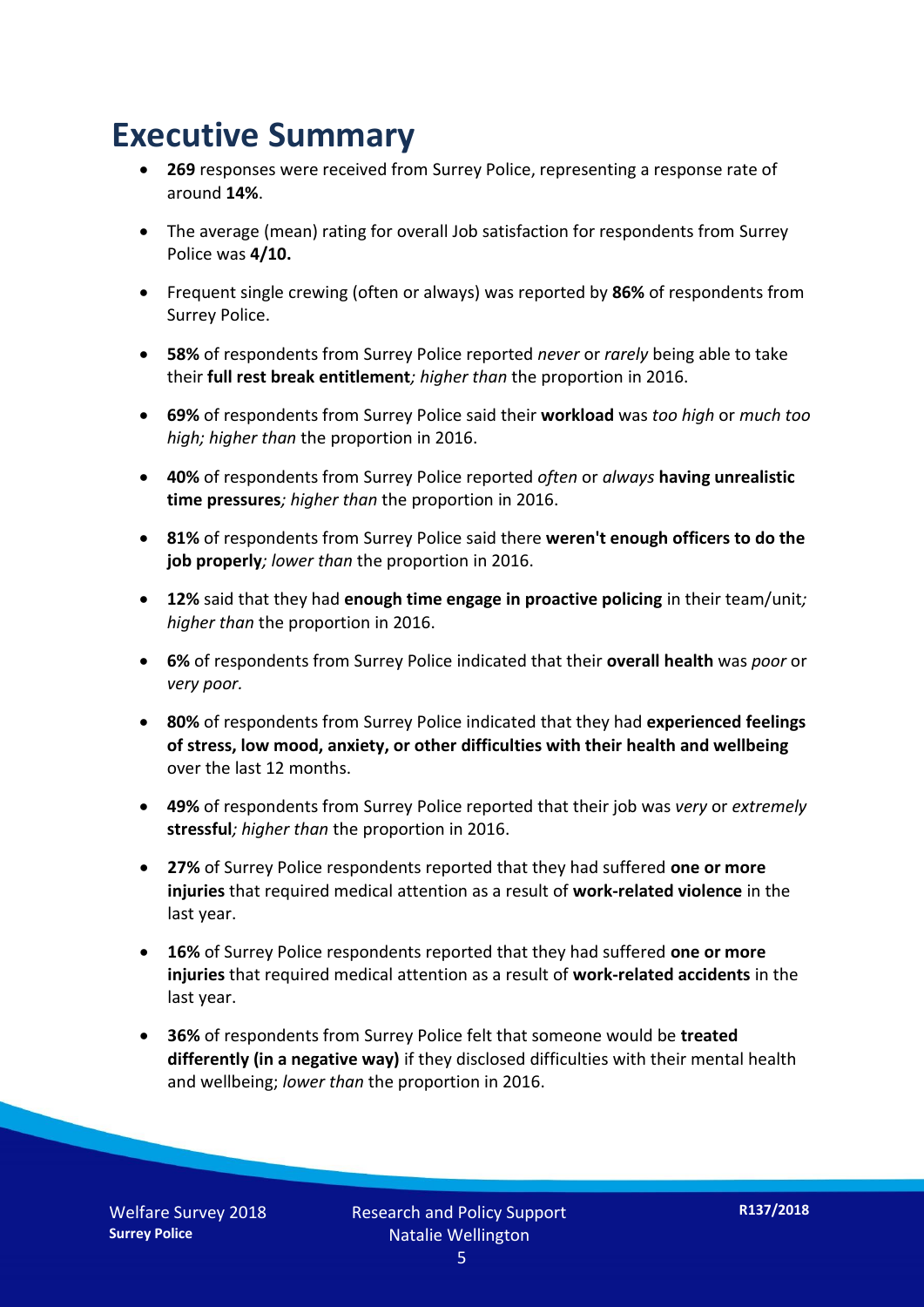## **1. WORKING ARRANGEMENTS**

#### **1.1. OVERALL JOB SATISFACTION**

Respondents were asked to rate their overall job satisfaction between 0 and 10, where 0 was 'not at all satisfied' and 10 was 'completely satisfied.'

The average (mean) rating for overall job satisfaction for respondents from Surrey Police was 4/10 (range 0-9), with 30% of respondents reporting an overall job satisfaction rating of 2 or less.

This can be compared to the National average of 4/10, and 32% of respondents reported an overall job satisfaction rating of 2 or less.

#### **1.2. SHIFTS**

3% of respondents from Surrey Police reported that their formal shift duration was more than the 8-10 hours advised by the Health and Safety Executive<sup>iii</sup> and the Police Negotiating Board,<sup>iv</sup> and 3% of respondents indicated a shift length of 12 hours or more.

7% of the national sample indicated that their formal shift duration was more than 8-10 hours, and 5% indicated a shift length of 12 hours or more.

#### **1.3. SINGLE CREWING**

Among respondents from Surrey Police, for whom this item was applicable, 86% reported being single crewed either *often* or *always* over the previous 12 month period. This can be compared with 75% of respondents from the national sample.

#### **1.4. BREAKS, REST DAYS AND ANNUAL LEAVE**

58% of respondents from Surrey Police reported *never* or *rarely being* able to take their full rest break entitlement, and 68% reported having had two or more rest days cancelled in the previous 12 month period. In addition, 24% of respondents from Surrey Police told us that they have not been able to take their full annual leave entitlement in the previous 12 month period.

Historical comparison for items relating to breaks, rest days and annual leave for **Surrey Police**, are provided in Table 1.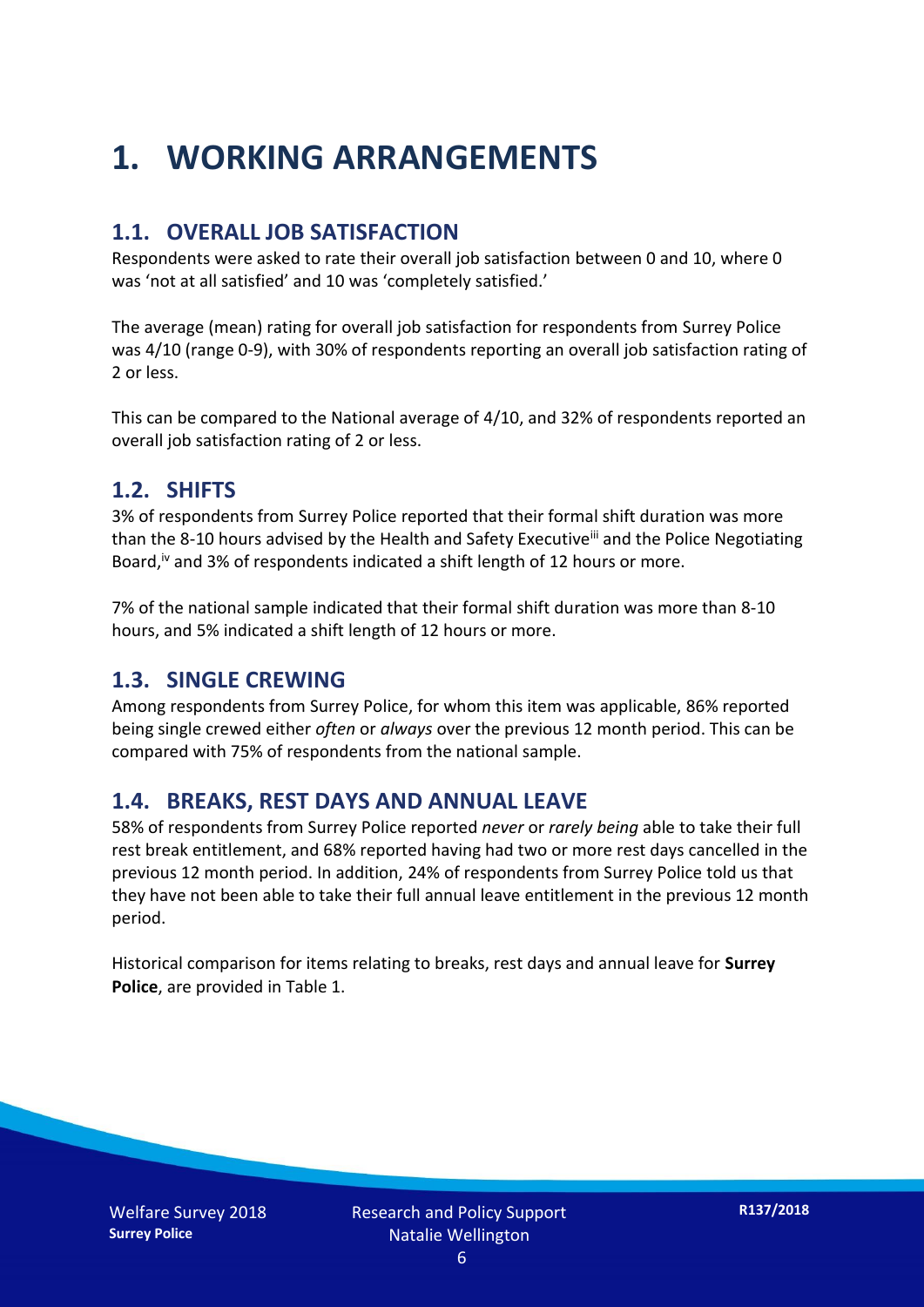| Table 1: Force level figures for breaks, rest days and<br>annual leave     | 2016 | 2018 |
|----------------------------------------------------------------------------|------|------|
| Reported being never or rarely able to take full rest<br>break entitlement | 58%  | 58%  |
| Reported having 2 or more rest days cancelled in the<br>previous 12 months | 89%  | 68%  |
| Reported being unable to take their full annual leave<br>entitlement       | 27%  | 24%  |

Historical comparisons for items relating to breaks, rest days and annual leave for the **police service as a whole**, are provided in the table below.

| Table 2: National figures for breaks, rest days and<br>annual leave        | 2016 | 2018 |
|----------------------------------------------------------------------------|------|------|
| Reported being never or rarely able to take full rest<br>break entitlement | 53%  | 52%  |
| Reported having 2 or more rest days cancelled in the<br>previous 12 months | 76%  | 67%  |
| Reported being unable to take their full annual leave<br>entitlement       | 33%  | 31%  |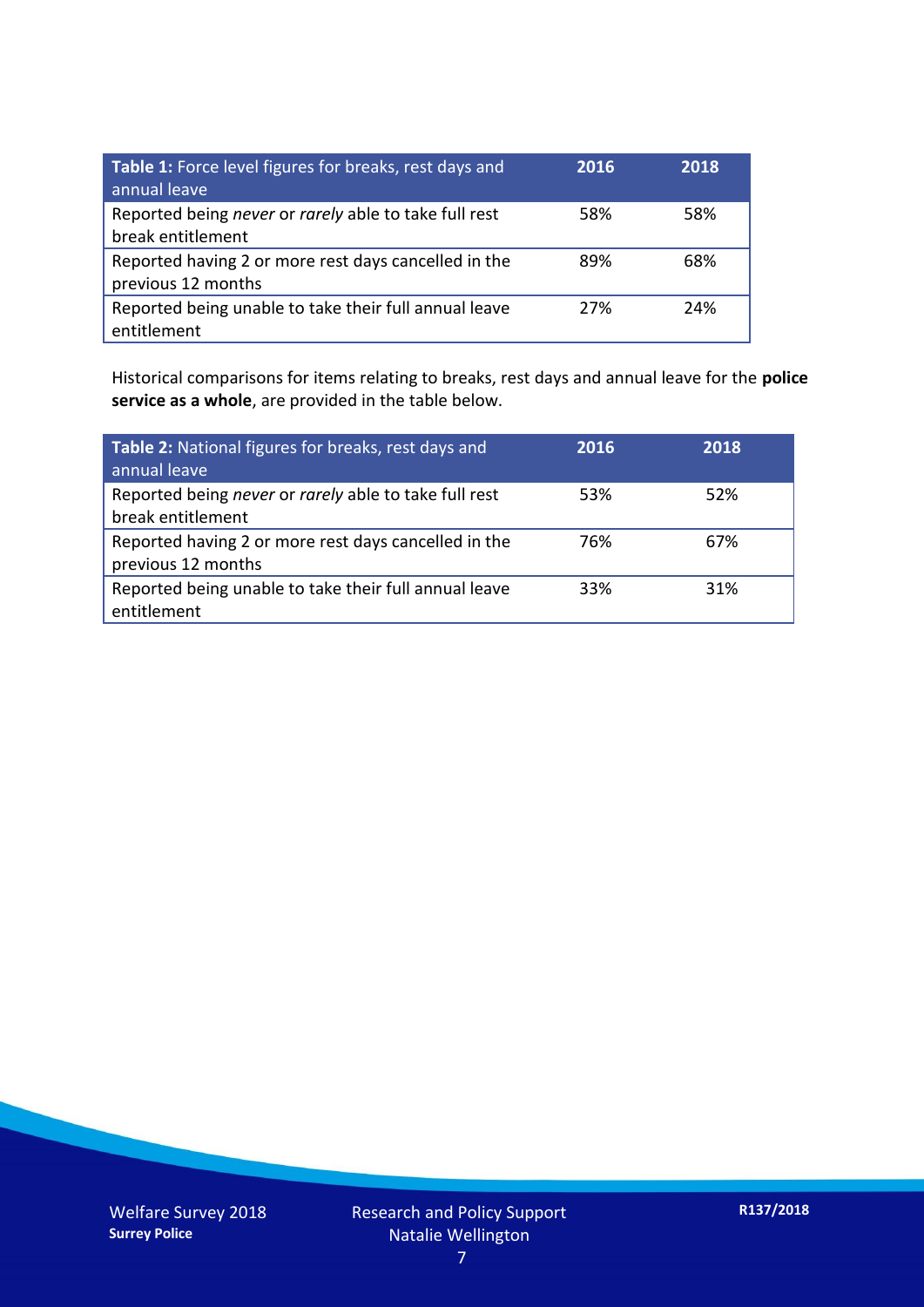## **2. DEMAND**

#### **2.1. WORKLOAD**

69% of respondents from Surrey Police told us that their workload is currently *too high*, or *much too high* – *lower than* the proportion from the national sample (72%) and *higher than* the proportion reported by Surrey Police in the 2016 Demand, Capacity and Welfare Survey.

#### **2.2. HSE MANAGEMENT STANDARDS**

The UK Health and Safety Executive published the Management Standards Indicator Tool (MSIT) to assist organisations in the assessment of workers exposure to dimensions of the psychosocial work environment that, if not properly managed, can lead to harm to health.<sup>v</sup> The 25-item version of the MSIT<sup>vi</sup> contains four items that measure job demands, which were included as part of the Demand, Capacity and Welfare Survey.

39% of respondents from Surrey Police told us that they *often* or *always* have unachievable deadlines, and 53% that they *often* or *always* have to neglect some tasks because they have too much to do.

Historical comparisons for the MSIT job demand items for **Surrey Police** are provided in the table below.

| Table 3: Force level figures for HSE MSIT job demands | 2016 | 2018 |
|-------------------------------------------------------|------|------|
| Often or always have unrealistic time pressures       | 32%  | 40%  |
| Often or always pressured to work long hours          | 29%  | 28%  |
| Often or always have to neglect some tasks because    | 42%  | 53%  |
| they have too much to do                              |      |      |
| Often or always have unachievable deadlines           | 27%  | 39%  |

Historical comparison for the MSIT job demand items for the **police service as a whole**, are provided in the table below.

| Table 4: National figures for HSE MSIT job demands | 2016 | 2018 |
|----------------------------------------------------|------|------|
| Often or always have unrealistic time pressures    | 35%  | 40%  |
| Often or always pressured to work long hours       | 26%  | 29%  |
| Often or always have to neglect some tasks because | 43%  | 54%  |
| they have too much to do                           |      |      |
| Often or always have unachievable deadlines        | 29%  | 38%  |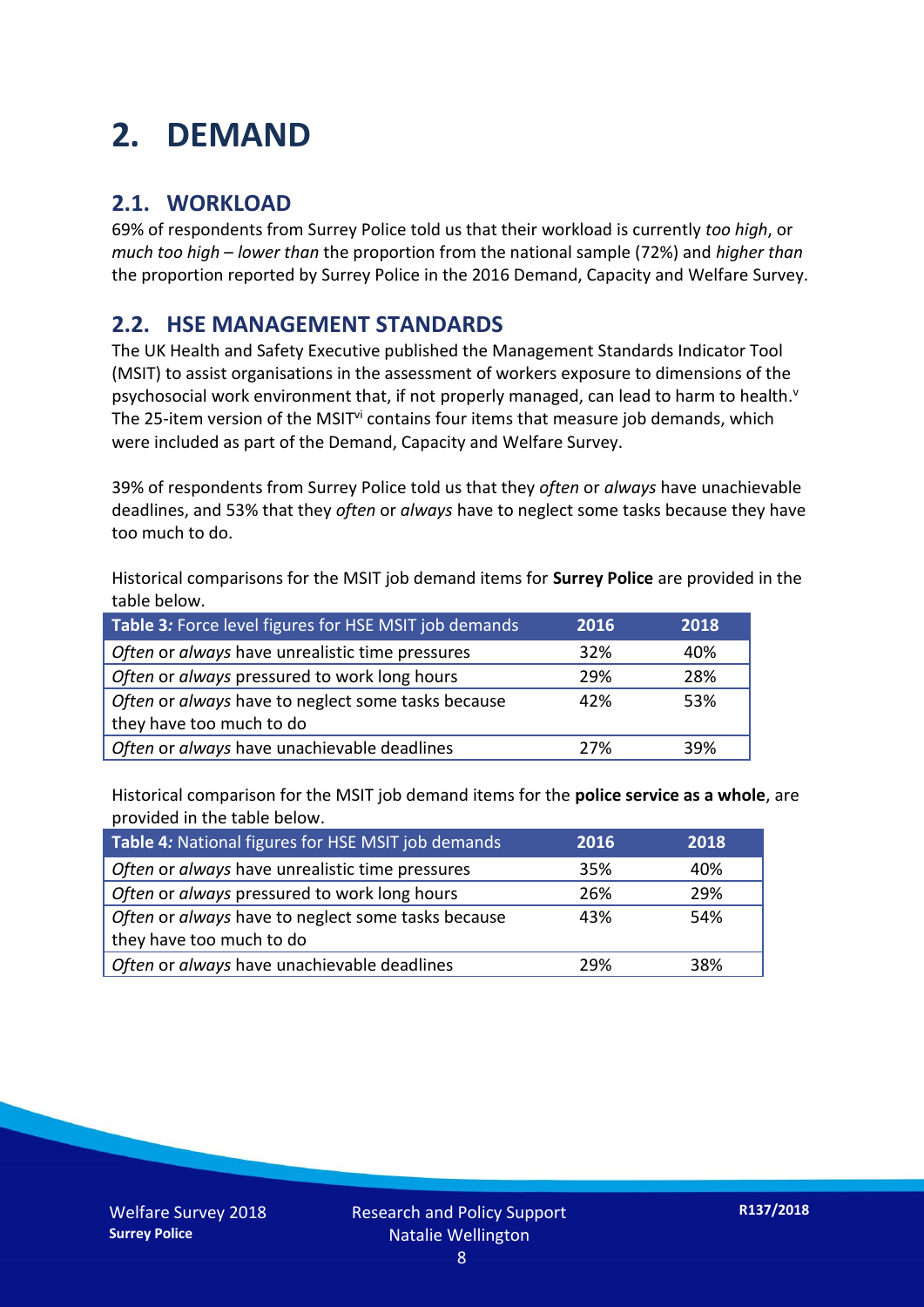#### **2.3. AMOUNT AND PACE OF WORK**

76% of respondents from Surrey Police *disagreed* or *strongly disagreed* that they were able to meet all of the conflicting demands on their time, whilst 12% *agreed* or *strongly agreed* that they had enough time engage in proactive policing in their team/unit. The proportion of officers from Surrey Police reporting to have enough time to engage in proactive policing is *higher than* the proportion in 2016.

Across the police service as a whole, 74% of respondents *disagreed* or *strongly disagreed* that they were able to meet all of the conflicting demands on their time and 90% *disagreed* or *strongly disagreed* that there are enough officers to manage all the demands made on their team/unit.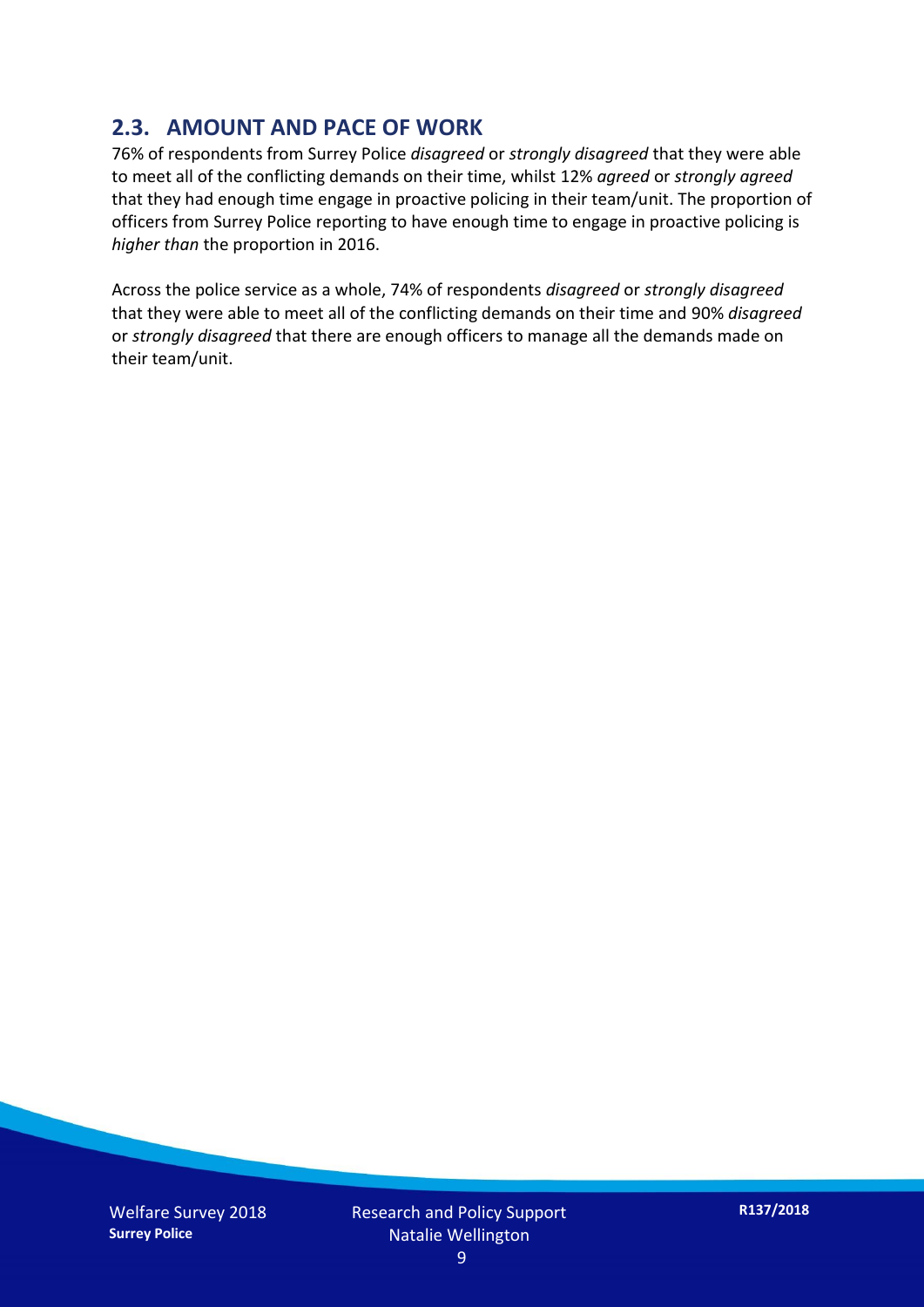## **3. CAPACITY**

#### **3.1. MINIMUM OFFICER STAFFING**

71% of respondents from Surrey Police indicated that their team or unit had a minimum officer staffing level.

Among respondents whose team or unit had a minimum officer staffing level, 31% indicated that this level was *never* or *rarely* achieved. This can be compared to 2016 where 24% of respondents from Surrey Police indicated that the minimum officer staffing level was *never* or *rarely* achieved.

#### **3.2. OFFICER STAFFING ARRANGEMENTS**

71% of respondents *disagreed* or *strongly disagreed* that the way officer staffing levels are determined in their team/unit seems to be effective; *lower than* the proportion reported in 2016.

Historical comparisons of two key items relating to capacity to deal with demand for **Surrey Police** are provided in the table below.

| <b>Table 5:</b> Force level figures for key items relating to capacity                                              |                                                      |      |  |
|---------------------------------------------------------------------------------------------------------------------|------------------------------------------------------|------|--|
| <b>Statements</b>                                                                                                   | % of respondents who<br>disagreed with the statement |      |  |
|                                                                                                                     | 2016                                                 | 2018 |  |
| There are enough officers in my team/unit for me to do<br>my job properly                                           | 84%                                                  | 81%  |  |
| In my experience, we generally have enough officers to<br>manage all the demands being made on us as a<br>team/unit | 89%                                                  | 88%  |  |

Historical comparisons of the same items for the **police service as a whole** are provided in the table below.

| Table 6: National figures for key items relating to capacity                                                        |                                                      |      |  |  |
|---------------------------------------------------------------------------------------------------------------------|------------------------------------------------------|------|--|--|
| <b>Statements</b>                                                                                                   | % of respondents who<br>disagreed with the statement |      |  |  |
|                                                                                                                     | 2016                                                 | 2018 |  |  |
| There are enough officers in my team/unit for me to do<br>my job properly                                           | 78%                                                  | 83%  |  |  |
| In my experience, we generally have enough officers to<br>manage all the demands being made on us as a<br>team/unit | 85%                                                  | 90%  |  |  |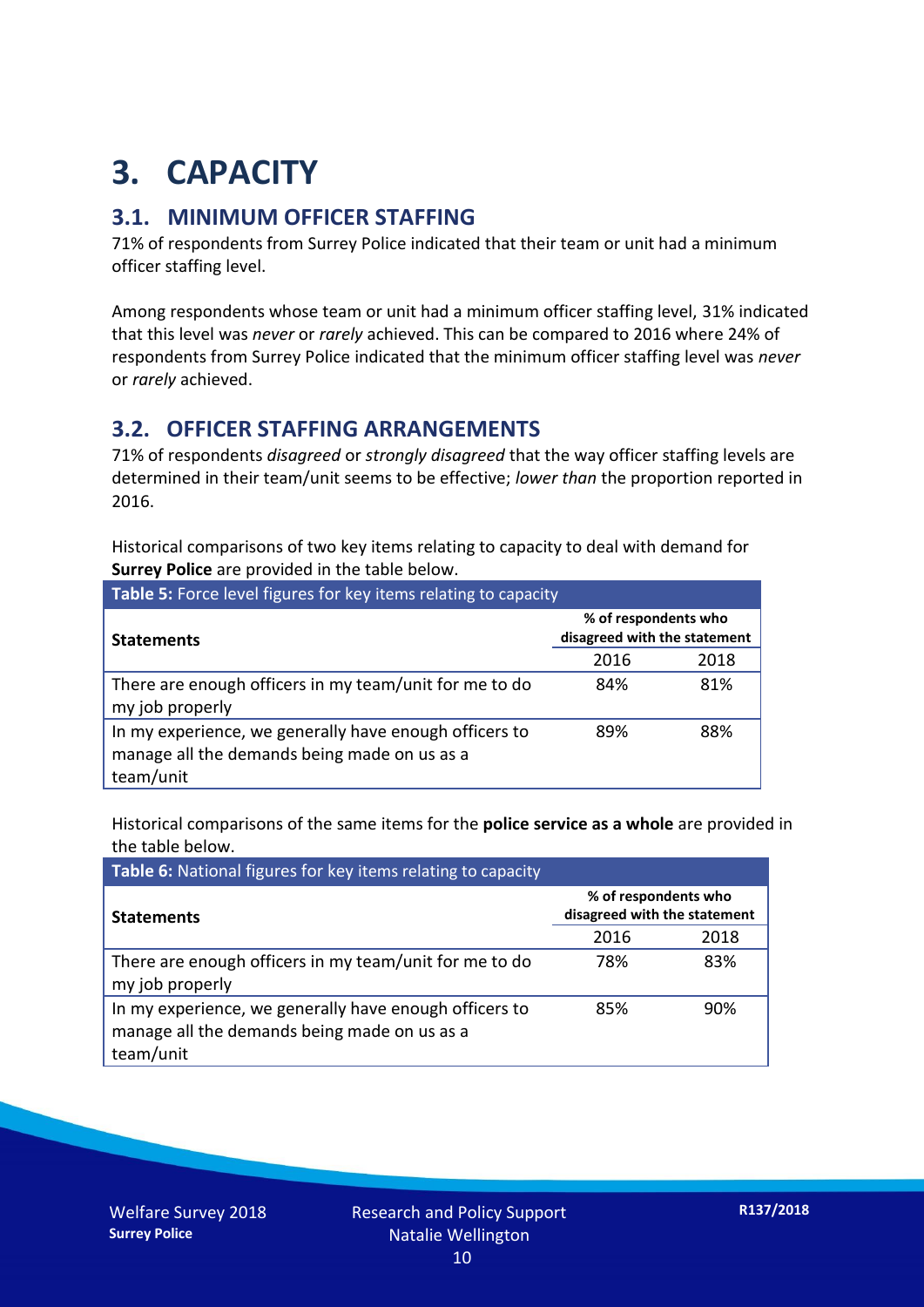## **4. HEALTH AND WELLBEING**

#### **4.1. OVERALL LIFE SATISFACTION**

Respondents were asked to rate their overall life satisfaction between 0 and 10, where 0 was 'not at all satisfied' and 10 was 'completely satisfied.'

The average (mean) rating for overall life satisfaction for respondents from Surrey Police was 5/10 (range 0-10). 19% of respondents reported life satisfaction rating of 2 or less.

These results can be compared to the National average of 6/10, with 15% of respondents reporting an overall life satisfaction rating of 2 or less.

#### **4.2. OVERALL PHYSICAL HEALTH**

Participants were asked to rate their overal health on a scale from *very good* to *very poor*. An historical comparison for both national and local figures for this item are below.

| Table 7: Self-rated overall physical health |                       | 2016 | 2018 |
|---------------------------------------------|-----------------------|------|------|
|                                             | Very poor             | 1%   | 0%   |
| <b>Force level figures</b>                  | Poor                  | 16%  | 6%   |
|                                             | Neither good nor poor | 25%  | 16%  |
|                                             | Good                  | 48%  | 60%  |
|                                             | Very good             | 10%  | 17%  |
| <b>National figures</b>                     | Very poor             | 1%   | 1%   |
|                                             | Poor                  | 11%  | 6%   |
|                                             | Neither good nor poor | 23%  | 17%  |
|                                             | Good                  | 53%  | 54%  |
|                                             | Very good             | 13%  | 23%  |

#### **4.3. SINGLE ITEM INDICATOR OF STRESS**

Work related stress was measured using a single-item measure. 49% of respondents from Surrey Police presented with a non-diagnostic case of work-related stress.<sup>vii</sup>

This is *higher than* the proportion reported in the 2016 iteration of this survey and *higher than* the proportion reported in this year's national results.

Stress outside of work was assessed using an adaptation of the work-related stress measure. 13% of respondents from Surrey Police presented with a non-diagnostic case of stress outside of work.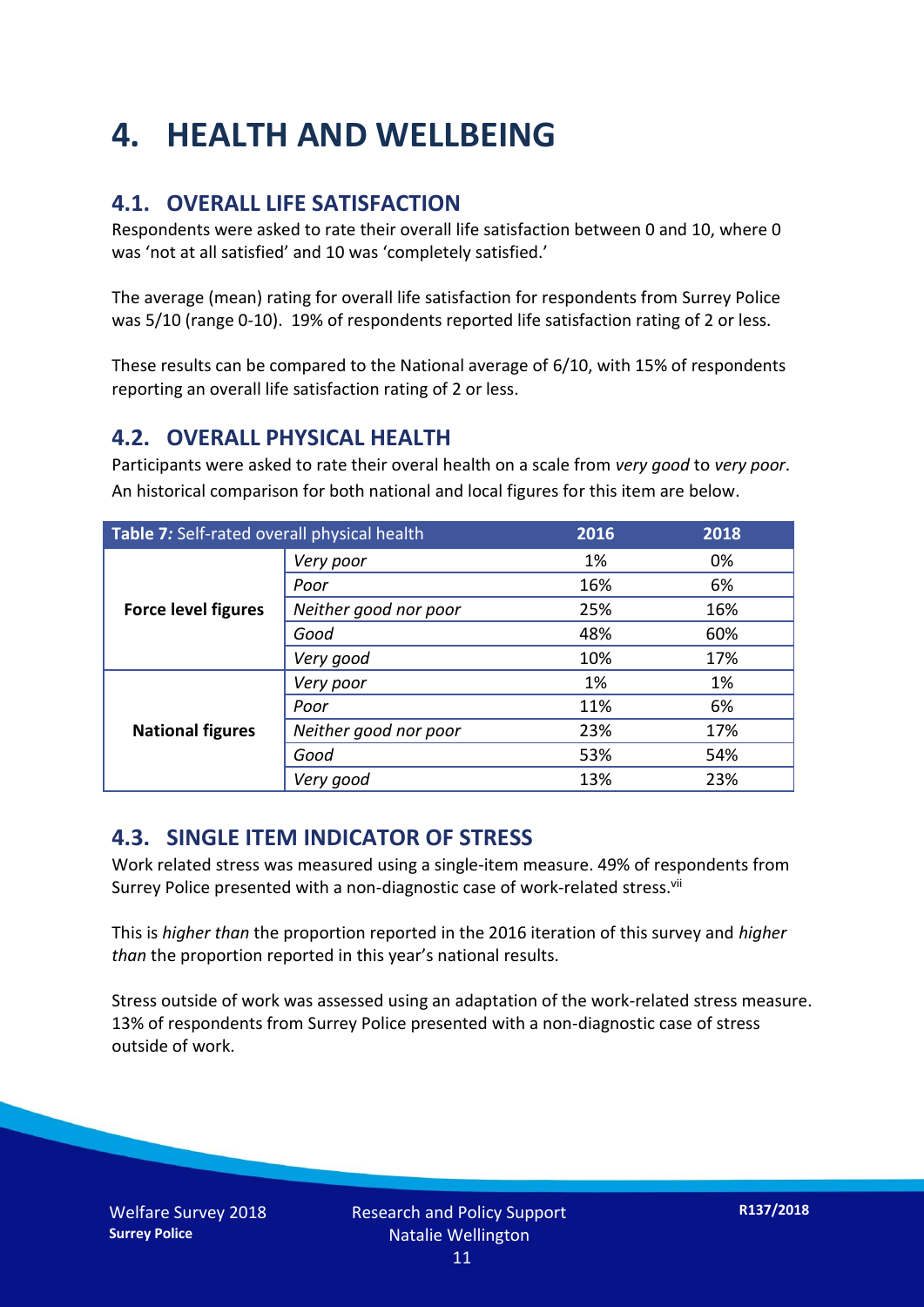#### **4.4. SINGLE ITEM INDICATOR FOR MENTAL HEALTH**

A top-level broad overview of mental wellbeing was established using an item that asked respondents to indicate whether they had experienced feelings of stress, low mood, anxiety, or other difficulties with their health and wellbeing over the last 12 months.

80% of respondents from Surrey Police indicated that they had experienced feelings of stress, low mood, anxiety, or other difficulties with their health and wellbeing over the last 12 months; with 97% also indicating that these feelings were caused, or made worse by work.

#### **4.5. MENTAL WELLBEING**

Mental wellbeing can be broadly conceptualized as having two dimensions. The first concerns positive affect (i.e. pleasurable aspects of wellbeing such as feelings of optimism, cheerfulness, and relaxation). The second concerns psychological functioning (i.e. such as clear thinking, self-acceptance, personal development, competence, and autonomy).

To investigate mental wellbeing in more detail the two-dimensional structure of mental wellbeing described above was assessed using the short Warwick-Edinburgh Mental Wellbeing Scale (SWEMWBS). viii The scale asks individuals to rate their experience during the last two weeks for seven positively framed statements.

SWEMWBS findings for **Surrey Police** are presented in the table below alongside those for national sample for 2016 and 2018.

**Table 8**: % of respondents that reported experiencing the following positive aspects of wellbeing *rarely* or *none of the time* over the previous 2 weeks

| <b>SWEMWBS item</b>                           | <b>National figures</b> |      | <b>Force level figures</b> |      |
|-----------------------------------------------|-------------------------|------|----------------------------|------|
|                                               | 2016                    | 2018 | 2016                       | 2018 |
| I've been feeling optimistic about the future | 62%                     | 36%  | 59%                        | 37%  |
| I've been feeling useful                      | 28%                     | 25%  | 28%                        | 30%  |
| I've been feeling relaxed                     | 60%                     | 48%  | 62%                        | 51%  |
| I've been dealing with problems well          | 20%                     | 19%  | 21%                        | 20%  |
| I've been thinking clearly                    | 16%                     | 16%  | 17%                        | 16%  |
| I've been feeling close to other people       | 34%                     | 28%  | 33%                        | 29%  |
| I've been able to make up my own mind         | 13%                     | 10%  | 17%                        | 15%  |
| about things                                  |                         |      |                            |      |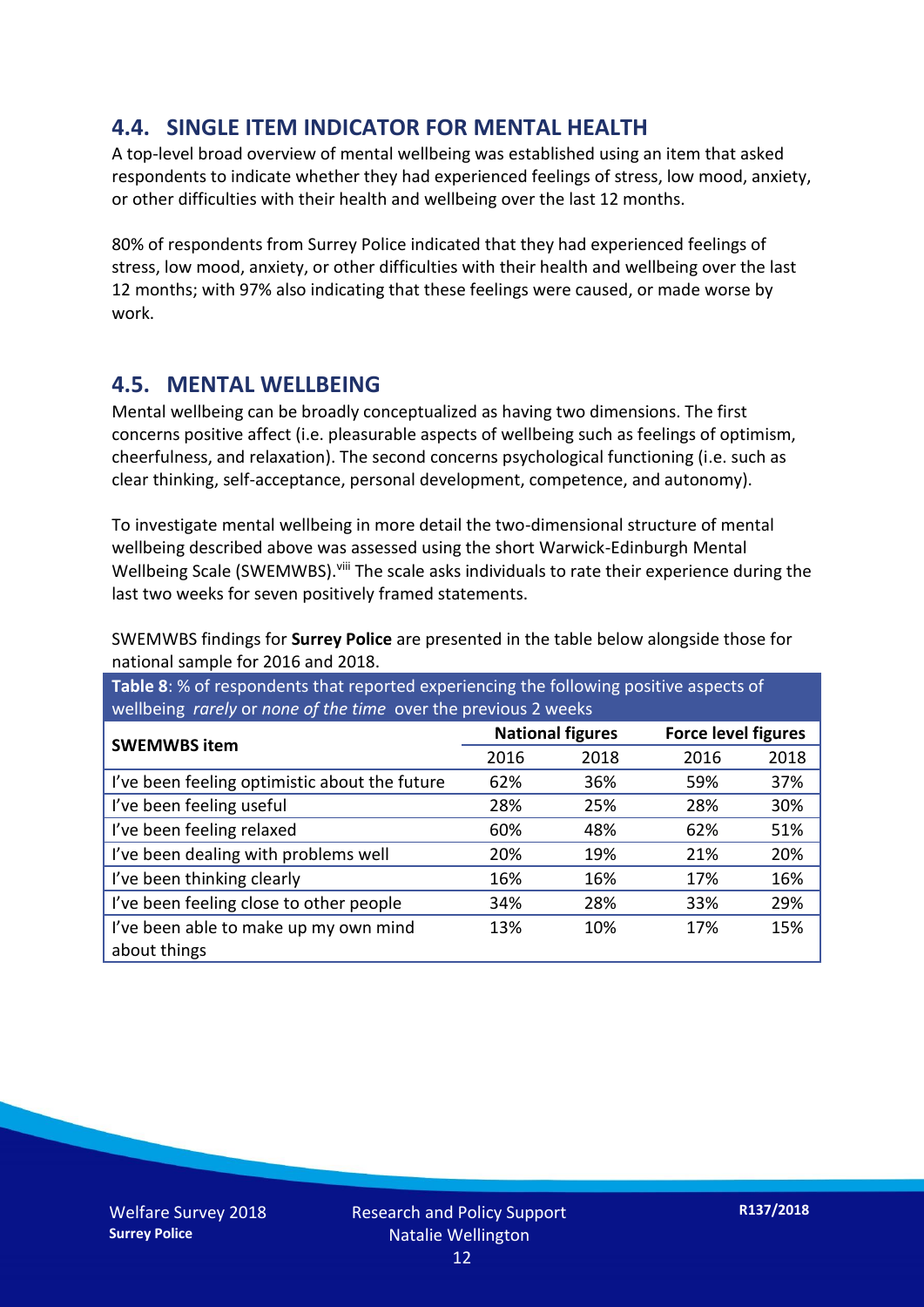#### **4.6. HELP SEEKING**

A question was applied to identify those who had ever **sought help** for feelings of stress, low mood, anxiety, or any other difficulties with mental health and wellbeing. Examples of sources of help were provided including GP, occupational health department, psychologist, therapist, and counsellor.

49% of responses from Surrey Police had previously sought help for feelings of stress, low mood, anxiety or other difficulties with their mental health and wellbeing, 63% of which had done so within the last 12 months.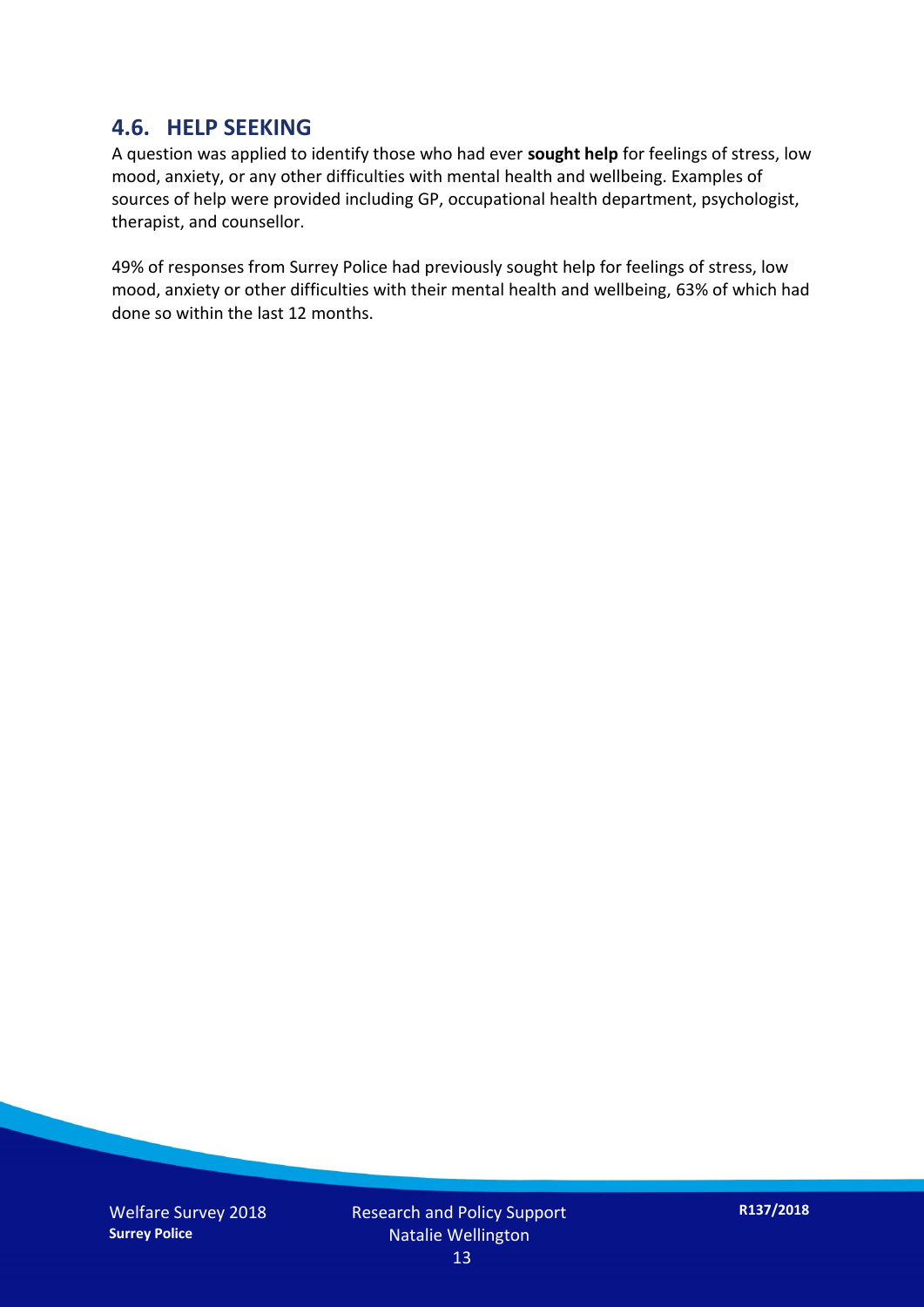### **5. ABSENCE BEHAVIOUR**

#### **5.1. ABSENCE**

68% of respondents from Surrey Police reported one or more days of sickness absence and 34% of respondents indicated that at least one day of their sickness absence was attributable to stress, depression, or anxiety.

The national proportion of respondents who had taken one or more days of sickness absence was 56% and 32% of respondents indicated that at least one day of their sickness absence was attributable to stress, depression, or anxiety.

#### **5.2. PRESENTEEISM AND LEAVEISM**

Presenteeism is the act of attending work while ill. This has been shown to be associated with subsequent health decline, particularly in relation to burnout,  $\alpha$  and can to lead to elevated absenteeism.<sup>x</sup> Moreover, evidence suggests that presenteeism can compound the effects of the initial illness and negatively influence job satisfaction, resulting in negative job attitudes and withdrawal from work.<sup>xi</sup>

Leaveism is a recently coined term to describe hidden sickness absence and work undertaken during rest periods, including using allocated time off such as annual leave entitlements to take time off when they are in fact unwell.

Findings for Surrey Police are presented in the graph below.





Welfare Survey 2018 **Surrey Police**

Research and Policy Support Natalie Wellington 14

**R137/2018**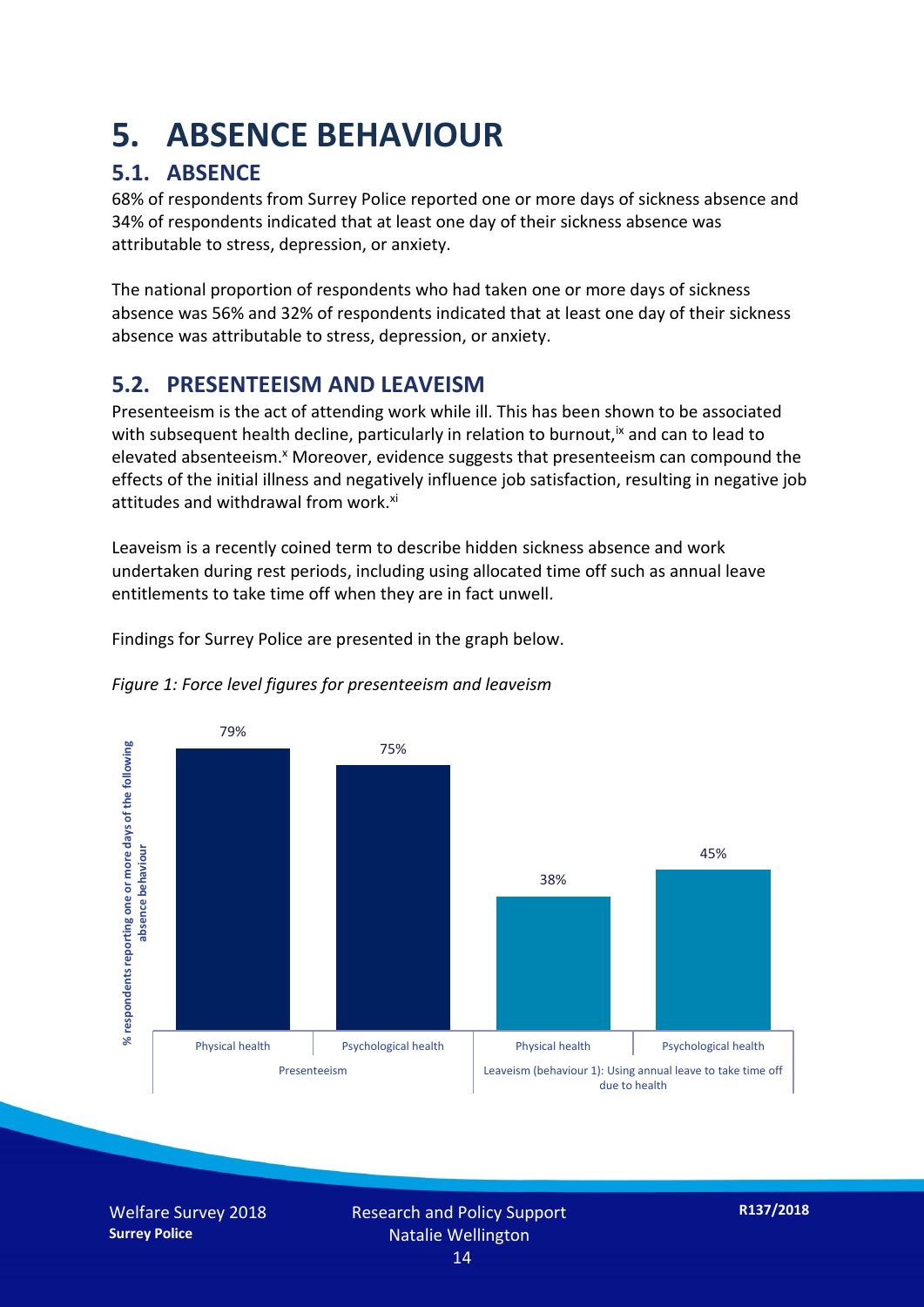### **6. Violence and physical injuries**

#### **6.1. VIOLENCE**

Verbal and physical violence was assessed using four questions regarding how often officers received verbal insults, verbal threats, unarmed physical attacks, and attacks with a weapon from members of the public over the previous 12 months. Findings are presented in the table below.

**Table 9:** Force level figures for frequency of verbal and physical violence from members of the public

| Type of violent victimisation                      | % of respondents indicating frequency<br>of experience as at least once a week |      |  |
|----------------------------------------------------|--------------------------------------------------------------------------------|------|--|
|                                                    | 2016                                                                           | 2018 |  |
| Verbal insults (e.g., swearing, shouting, abuse)   | 39%                                                                            | 36%  |  |
| Verbal threats (e.g., threat of hitting, threat of | 22%                                                                            | 21%  |  |
| kicking)                                           |                                                                                |      |  |
| *Spitting assaults (i.e. being deliberately spat   |                                                                                | 2%   |  |
| upon)                                              |                                                                                |      |  |
| Unarmed physical attacks (e.g., struggling to      | 13%                                                                            | 13%  |  |
| get free, wrestling, hitting, kicking)             |                                                                                |      |  |
| Use of a deadly weapon (e.g., stick, bottle, axe,  | 1%                                                                             | 1%   |  |
| firearm)                                           |                                                                                |      |  |

\*Spitting assaults data was only available from 2018.

#### **6.2. INJURIES**

27% of Surrey Police respondents reported that they had suffered one or more injuries that required medical attention as a result of work-related **violence** in the last year – losing more than 217 days in sickness absence.

This is *higher than* the proportion reporting one or more injuries as a result of work-related **violence** than reported in the 2016 iteration of this survey and *higher than* the proportion compared to this year's national results.

16% of Surrey Police respondents also reported that they had suffered one or more injuries that required medical attention as a result of work-related **accidents** in the last year – losing more than 119 days in sickness absence.

This is *lower than* the proportion reporting one or more injuries as a result of work-related **accidents** in the 2016 iteration of this survey and *higher than* the proportion compared to this year's national results.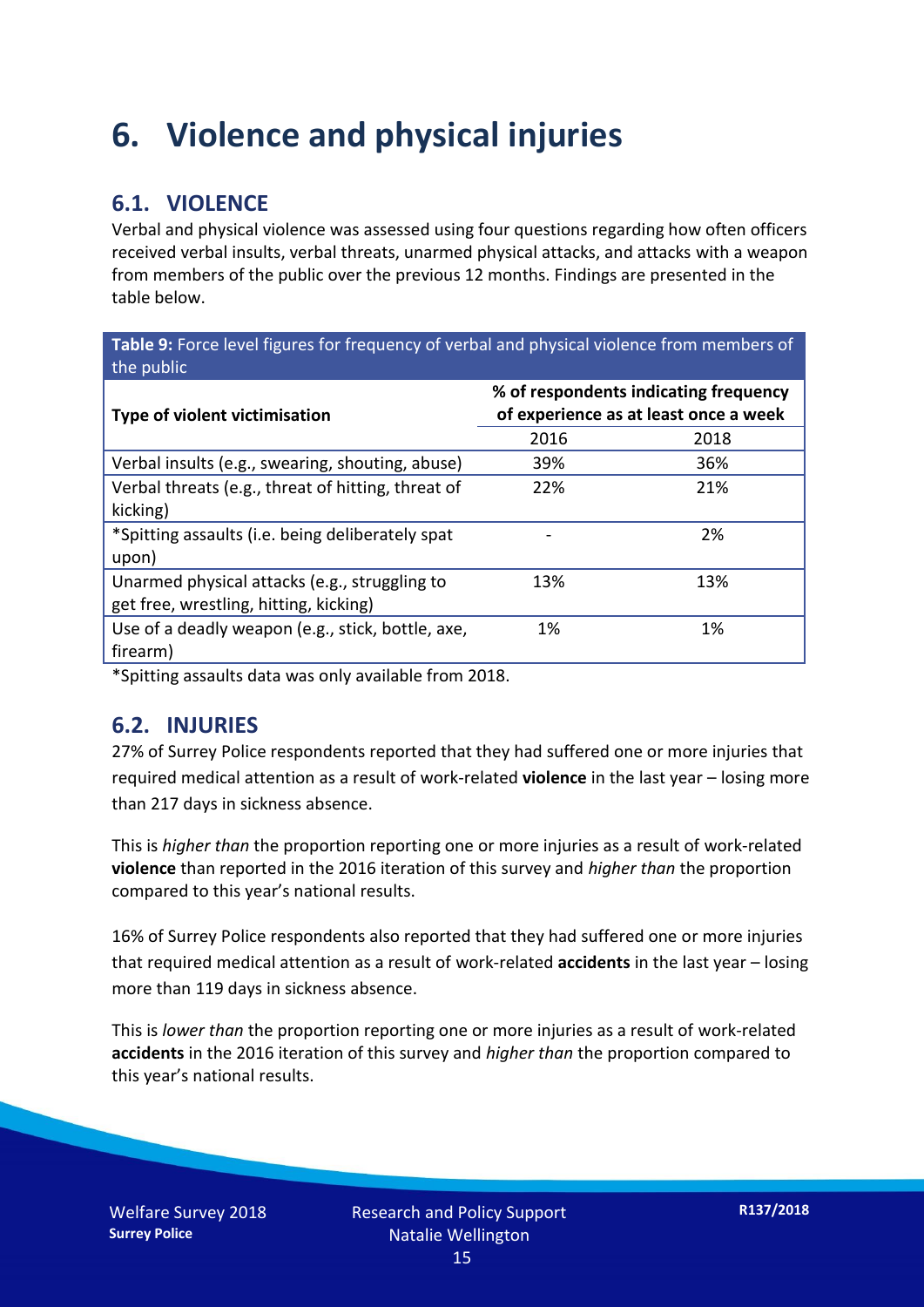## **7. ORGANISATIONAL SUPPORT: MENTAL HEALTH & WELLBEING**

Participants who indicated that they had sought help for difficulties with mental health and wellbeing were presented with additional questions concerning disclosure to a line manager.

#### **7.1. DISCLOSURE**

61% of respondents from Surrey Police, for whom it was applicable, reported that they had disclosed seeking mental health and wellbeing support to their line managers. This can be compared with 63% from the same survey in 2016.

#### **7.2. REASONS FOR NON-DISCLOSURE**

Respondents who did not disclose to their line managers that they had sought mental health and wellbeing support, were asked to indicate why. Findings are presented in the table below.

| Table 10: Reasons for non-disclosure                        |                     |          |  |
|-------------------------------------------------------------|---------------------|----------|--|
|                                                             | % of total mentions |          |  |
| <b>Item</b>                                                 | Force level         | National |  |
|                                                             | figures             | figures  |  |
| I was worried that my other colleagues would find out       | 9%                  | 10%      |  |
| I thought it would negatively affect my opportunities for   | 12%                 | 11%      |  |
| promotion and/or specialising                               |                     |          |  |
| It wasn't affecting my work                                 | 7%                  | 7%       |  |
| I didn't want to be treated differently (in a negative way) | 12%                 | 13%      |  |
| I felt it was a personal matter                             | 21%                 | 20%      |  |
| I have had negative experiences of disclosing in the past   | 4%                  | 6%       |  |
| I thought it would have a negative impact on my career      | 12%                 | 10%      |  |
| There is a negative attitude in the police service towards  | 11%                 | 12%      |  |
| people who experience difficulties with their mental health |                     |          |  |
| and wellbeing                                               |                     |          |  |
| I did not think my line manager would treat me with         | 6%                  | 7%       |  |
| empathy                                                     |                     |          |  |
| For reasons other than those listed above                   | 5%                  | 4%       |  |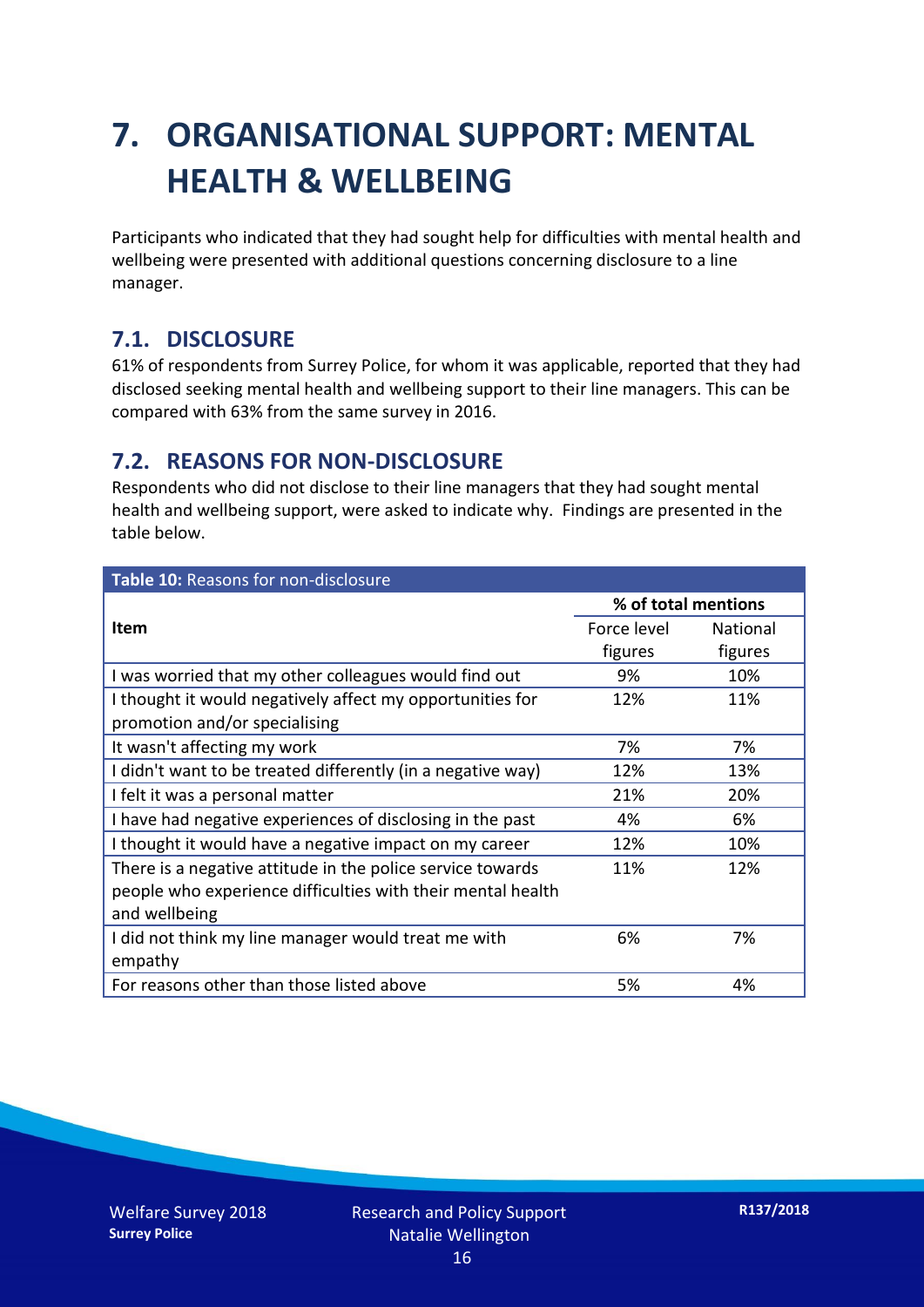#### **7.3. ATTITUDES TO MENTAL HEALTH AND WELLBEING**

All respondents were asked about the attitude of the police service towards mental health and wellbeing.

Respondents were provided with a list of statements, and asked to indicate the extent to which they agreed or disagreed with the statement.

The table below shows the percentage of respondents who agreed with three key statements about the police services attitudes towards mental health and wellbeing for both Surrey Police, and the police service as a whole.

| Table 11: Attitudes to mental health and wellbeing |                                                    |                         |  |
|----------------------------------------------------|----------------------------------------------------|-------------------------|--|
| <b>Statements</b>                                  | % of respondents that agreed with<br>the statement |                         |  |
|                                                    | Force level figures                                | <b>National figures</b> |  |
| The police service encourages staff to talk openly | 37%                                                | 45%                     |  |
| about mental health and wellbeing                  |                                                    |                         |  |
| Someone would be treated differently (in a         | 36%                                                | 37%                     |  |
| negative way) if they disclosed difficulties with  |                                                    |                         |  |
| their mental health and wellbeing                  |                                                    |                         |  |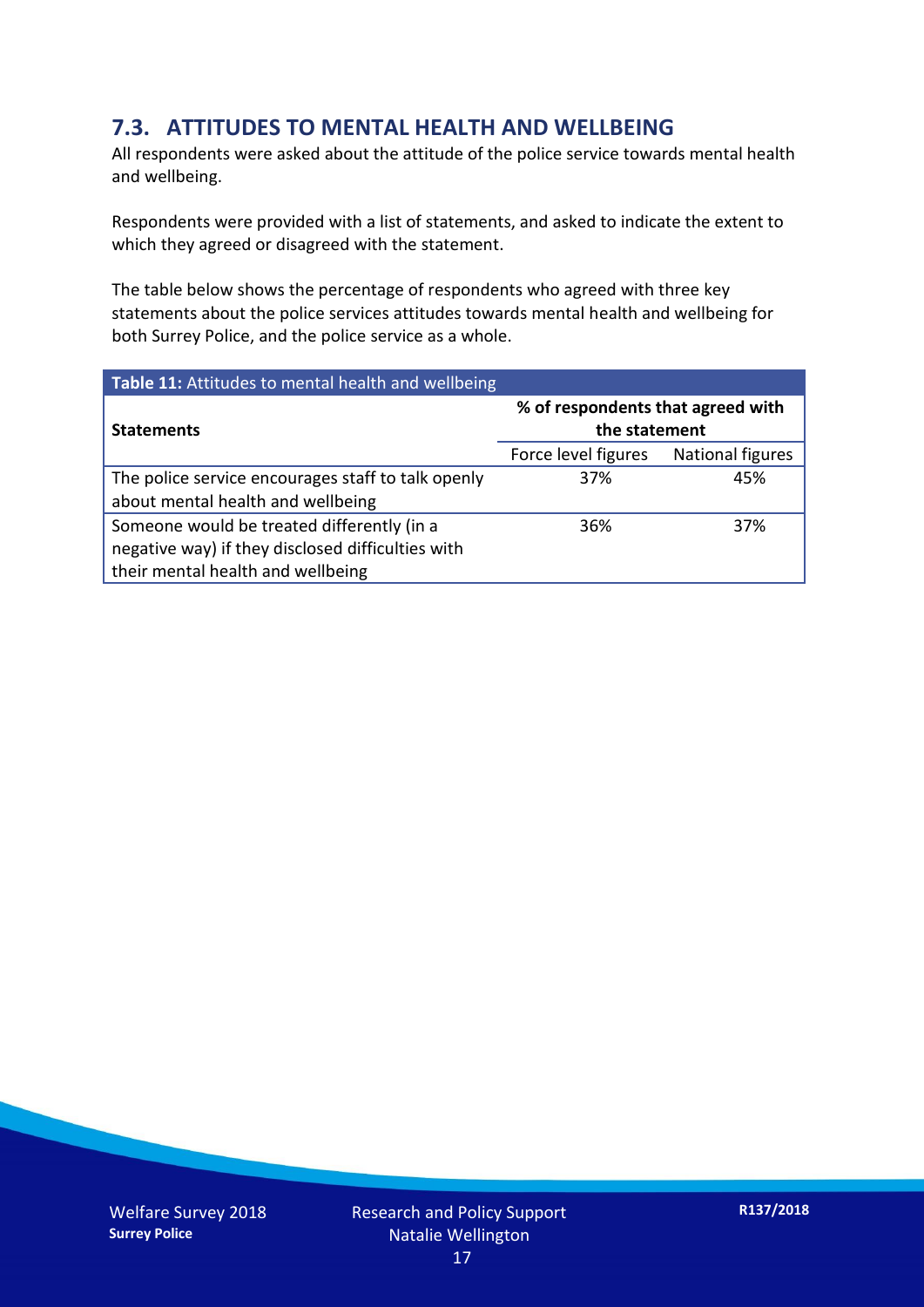### **8. Notes for JBBs**

Additional findings from the 2018 Demand, Capacity and Welfare survey are available on request from the Research and Policy department. Additional topics include, but are not limited to:

- Morale,
- Fatigue and sleep,
- Managerial mental health and wellbeing support,
- Organisational change, and
- Organisational justice.

The findings of the survey can also be broken down in more detail in terms of different demographic groups, such as rank, role or length of service. However please be aware that we can only go into a certain level of detail with this demographic data in order to preserve respondents' confidentiality.

JBBs wishing to obtain further information can contact [ResearchandDataCollection@polfed.org](mailto:ResearchandDataCollection@polfed.org) to discuss their requirements.

The Research and Policy Department only has one member of staff responsible for these data requests; please bear this in mind in terms of turnaround times and the amount of data you request when contacting the team.

All other interested parties should speak to their local JBB in the first instance.